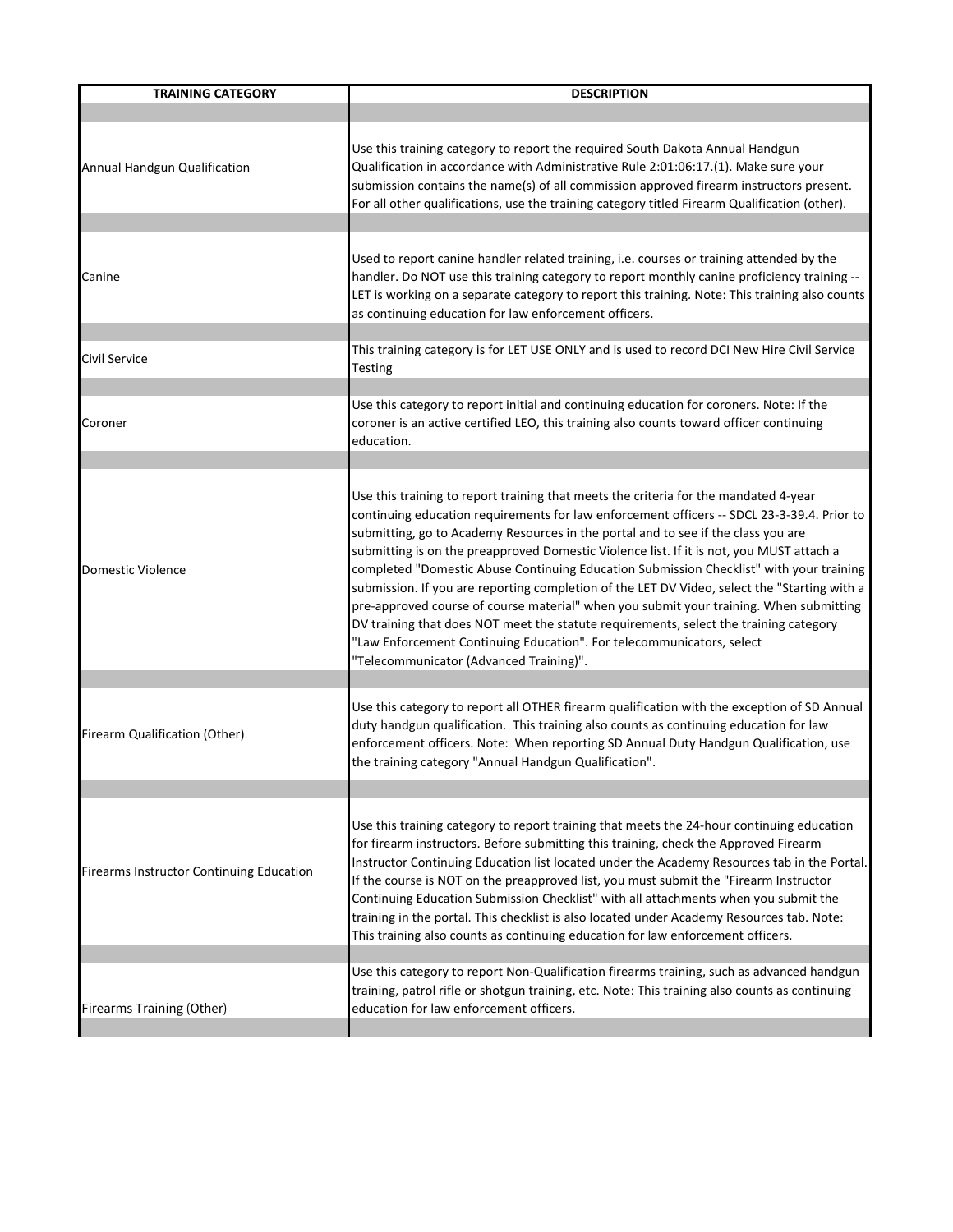| Handgun Instructor Course                   | Use this training category to report training that meets the Administrative Rule criteria<br>(2:01:06:17.05) to count as a recognized Handgun Instructor Course. Before submitting this<br>training, check the Approved Firearm Instructor Continuing Education list located under the<br>Academy Resources tab in the Portal. If the course is NOT on the preapproved list as<br>counting as the initial Handgun Instructor Course, you must submit the "Handgun<br>Instructor Course Submission Checklist" with all attachments when you submit the training<br>in the portal. This checklist is also located under Academy Resources tab. If this is an<br>additional handgun instructor course for existing Handgun Instructors, you may submit<br>using the training category of "Firearms Instructor Continuing Education". Note: This<br>training also counts as continuing education for law enforcement officers. |
|---------------------------------------------|----------------------------------------------------------------------------------------------------------------------------------------------------------------------------------------------------------------------------------------------------------------------------------------------------------------------------------------------------------------------------------------------------------------------------------------------------------------------------------------------------------------------------------------------------------------------------------------------------------------------------------------------------------------------------------------------------------------------------------------------------------------------------------------------------------------------------------------------------------------------------------------------------------------------------|
|                                             |                                                                                                                                                                                                                                                                                                                                                                                                                                                                                                                                                                                                                                                                                                                                                                                                                                                                                                                            |
| <b>Hostage Negotiation</b>                  | Use this training category to report Initial or continuing education for hostage negotiators.<br>Note: This training also counts as continuing education for law enforcement officers.                                                                                                                                                                                                                                                                                                                                                                                                                                                                                                                                                                                                                                                                                                                                     |
|                                             |                                                                                                                                                                                                                                                                                                                                                                                                                                                                                                                                                                                                                                                                                                                                                                                                                                                                                                                            |
| nstructor Development Course                | Use this training category to report training that meets the Administrative Rule criteria<br>(2:01:06:17.05) to count as Instructor Development for Handgun Instructors. Before<br>submitting this training, check the Approved Firearm Instructor Continuing Education list<br>located under the Academy Resources tab in the Portal. If the course is NOT on the<br>preapproved list as counting as Instructor Development, you must submit the "Instructor<br>Development Course Submission Checklist" with all attachments when you submit the<br>training in the portal. This checklist is also located under Academy Resources tab. Note:<br>This training also counts as continuing education for law enforcement officers.                                                                                                                                                                                         |
| Law Enforcement (Basic Training)            | Use this training category to report initial Academy training for law enforcement officers. If<br>initially certified in South Dakota, LET will enter the training.                                                                                                                                                                                                                                                                                                                                                                                                                                                                                                                                                                                                                                                                                                                                                        |
| Law Enforcement Continuing Education        | Use this training to submit law enforcement officer continuing education in accordance<br>with Administrative Rule 2:01:06:17.(2)                                                                                                                                                                                                                                                                                                                                                                                                                                                                                                                                                                                                                                                                                                                                                                                          |
| Mental Health/Crisis Intervention           | Use this training to submit law enforcement officer continuing education in the category of<br>Crisis Intervention or Mental Illness in accordance with Administrative Rule 2:01:06:17.(3)                                                                                                                                                                                                                                                                                                                                                                                                                                                                                                                                                                                                                                                                                                                                 |
| <b>School Sentinel Basic</b>                | This training category is for LET use ONLY and is used to record the initial training and<br>certification of School Sentinels.                                                                                                                                                                                                                                                                                                                                                                                                                                                                                                                                                                                                                                                                                                                                                                                            |
| <b>School Sentinel Continuing Education</b> | Use this training to report continuing education for School Sentinels in accordance with<br>Administrative Rule 2:01:16:10                                                                                                                                                                                                                                                                                                                                                                                                                                                                                                                                                                                                                                                                                                                                                                                                 |
| Telecommunicator (Advanced Training)        | Use this training category when submitting any advanced training classes or courses for<br>certified 911 Telecommunicators. Note: Continuing education training is not required.                                                                                                                                                                                                                                                                                                                                                                                                                                                                                                                                                                                                                                                                                                                                           |
| Telecommunicator (Basic Training)           | Use this training category to report initial certification training for telecommunicators. If<br>initially certified in South Dakota, LET will enter the training.                                                                                                                                                                                                                                                                                                                                                                                                                                                                                                                                                                                                                                                                                                                                                         |
|                                             | This training category is for LET use ONLY and is used to record the training and                                                                                                                                                                                                                                                                                                                                                                                                                                                                                                                                                                                                                                                                                                                                                                                                                                          |
| <b>Terminal Operator</b>                    | certification of terminal operators.                                                                                                                                                                                                                                                                                                                                                                                                                                                                                                                                                                                                                                                                                                                                                                                                                                                                                       |